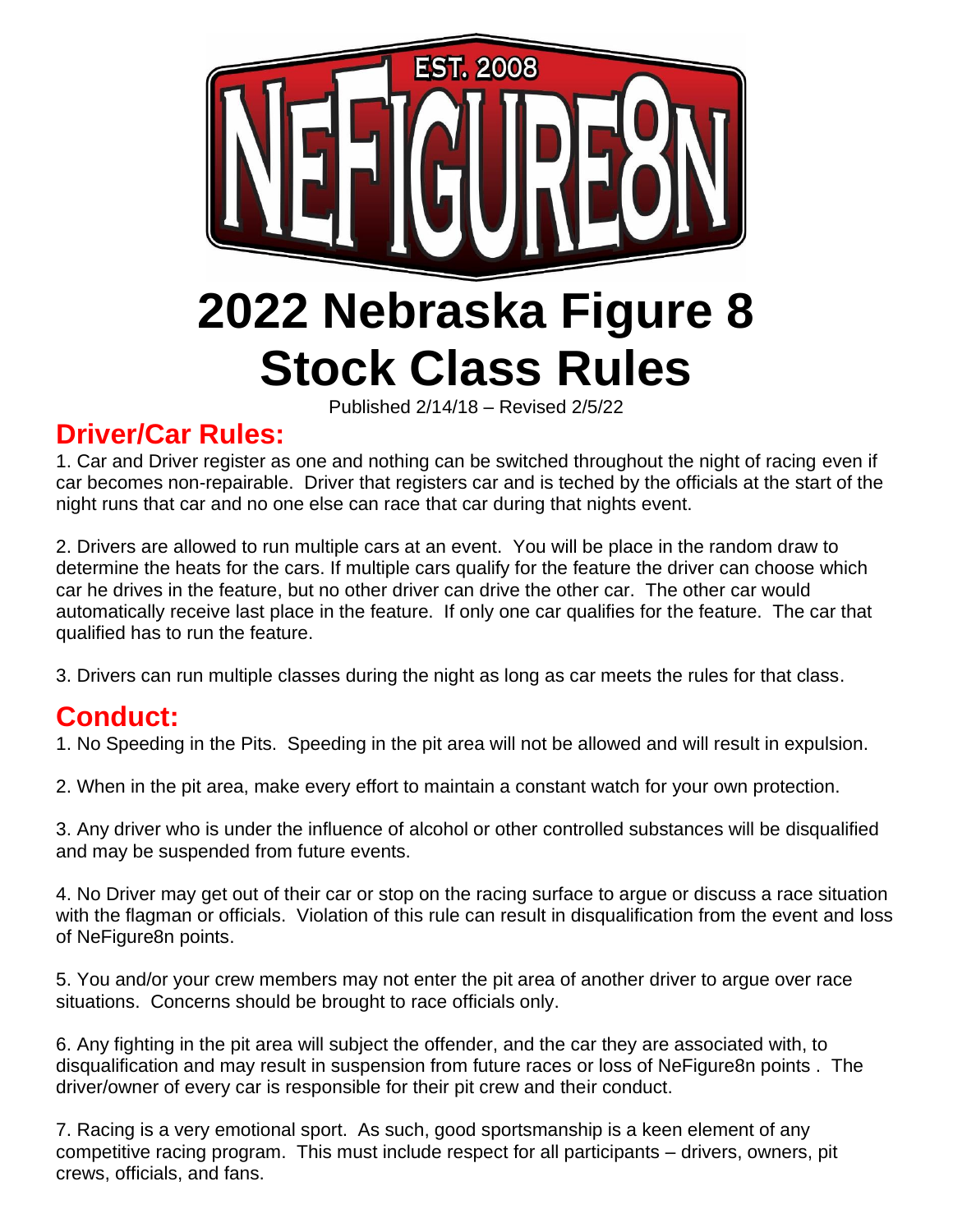**When a red flag comes out, STOP immediately. When a checker comes out, cross the finish and coast down to a stop. When you see a fire, STOP immediately. When you see a rollover, STOP Immediately. This will allow faster response by safety personnel. Don't use these situations to gain positions. We need emergency response IMMEDIATELY, we are losing time when cars don't stop right away. Seconds count when getting away from a fire. It could be you that needs the help. Watch the flagmen and the remote lights. Failure to respect this rule will result in consequences by Officials discretion.**

### **Automobiles/Body:**

1. Any stock American made steel top cars or station wagons. No convertibles, jeeps, hearses, limos, front wheel drives, 4x4s, AWDs, ambulance, El Caminos, rancheros or trucks allowed.

2. No swapping of entire bodies. Side panels are ok to replace with similar thickness of material as original car body. Roof, pillar, and hood must be OEM from original car made

3. All bodies must be bolted down using factory body mount holes. Body bushings may be removed. No welding of body to frame from cowl area to rear of car, radiator core support may be welded down to frame.

4. Radiator support may be reinforced with ONE 1 1/2" x 1 1/2" x 1/4" thick angle iron, or ONE 1 3/4" roll cage pipe from inside fender to inside fender on top of the radiator support. May have 1 support bar/pipe etc. welded between frame rails directly in front of radiator, 2 bars vertical, 1 bar across and 2 kickers from top of radiator support back to frame. MUST STAY AHEAD OF A Arms and no wider then frame rails. No square tube/bar from radiator support connected directly back to roll cage or dash bar. Only roll bar tube is allowed from radiator support to dash bar allowed as an engine loop. Two Straps 2" wide by 1/4" thick may be welded from bumper to top of radiator support, no wider then frame rails. Expanded metal or screen is allowed in front of radiator. No additional bars, Channel Iron, Tubing, Pipe, Deck Plating, ETC. Allowed.

5. Headlight area can be covered 12" in from corner of fenders and connected to front fenders. You may go back onto front fenders 6". Limit 14 gauge or less sheet metal. (Idea is just to tie the front fenders to the front end, so they don't tear off of car).

6. Rear corners of car can be done the same way with 6" from corner onto rear quarter panel around the back of car 6". Again maximum thickness 14 gauge sheet metal.

7. All bodies must have original steel firewall. All firewall holes must be covered by metal. Try to minimize cut out area for shifter rod.

8. May have steel under driver's seat and leg area from center hump to rocker panel welded or bolted to body or cage. May reinforce area on passenger floor board as needed to safely support battery.

9. No welding of floor pan to frame.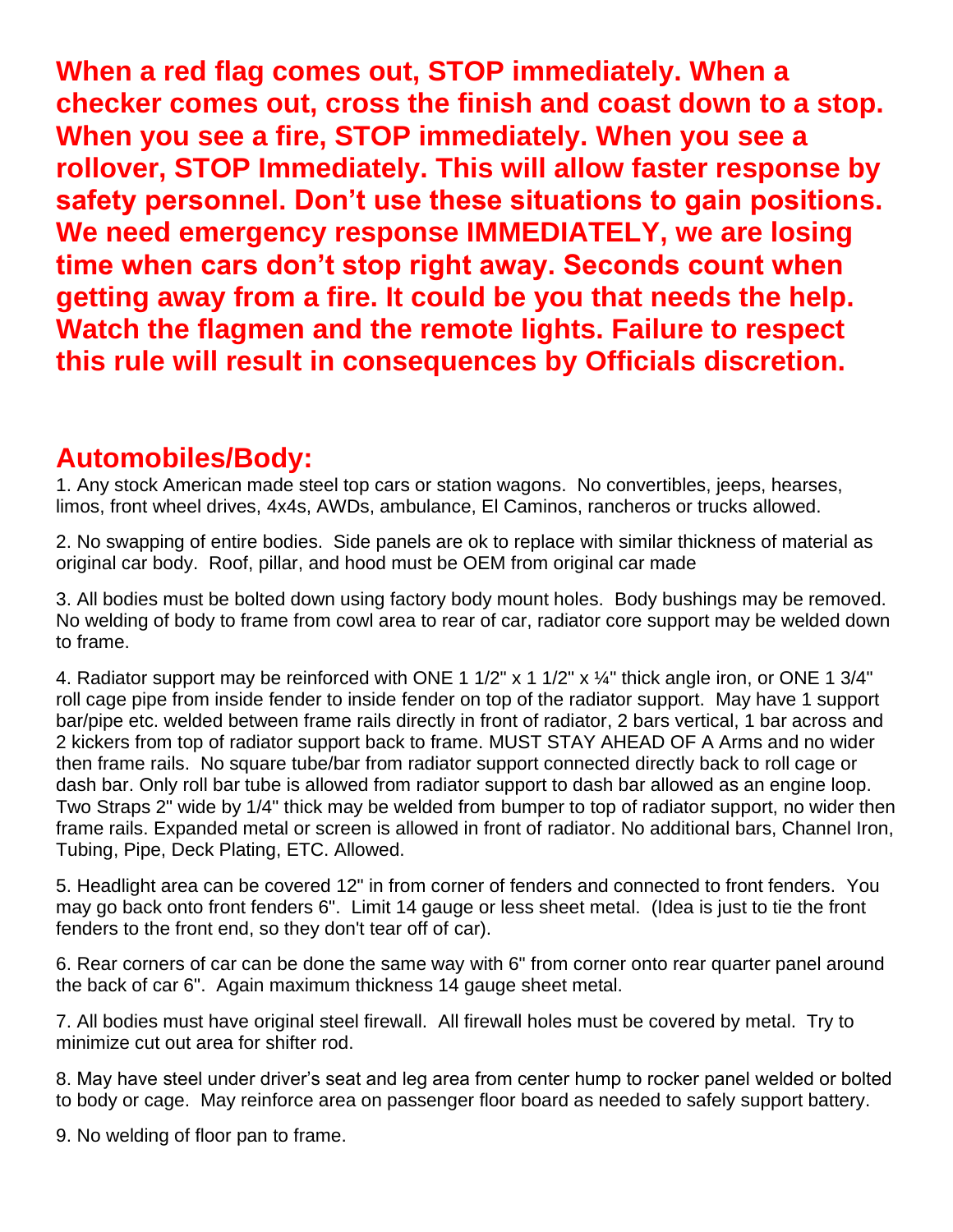10. Must have drivers door and must be welded shut, can use 3" wide strap on door seams. Driver's door can be reinforced. A single rub bar can be installed from wheel to wheel. It may be welded or bolted. (NO GRADER BLADES OR TEMPERED STEEL THAT COULD SHATTER ALLOWED). You may also over lap 1/8" or thinner sheet metal from the rocker panel up the door.

11. Trunk must open or have at least 20" x 20" trap door **IF FUEL CELL IS IN TRUNK AREA.**

12. Driver and passenger compartment must remain open. No enclosed driver cockpits.

13. No reinforcing of any kind on the inside of front fenders. No pipe or steel plate. May reinforce inside of rear quarter panels and trunk area.

14. Single body steel. Any patching of body, rust or OEM holes must be no more than 1/16" thick and no more than 2" wider then damaged area and patched in single layer. No double or triple layering of metals allowed.

15. All glass, plastic, upholstery, lights, mirrors, moldings and chrome must be removed.

16. Car numbers required on both doors and on roof plate. Numbers on roof plate must be at least 12 inches tall. Letter may appear behind number and must be at least 6 inches tall. No four digit numbers allowed.

17. Cars should be painted with bright colors. Black or dark colored cars need to be accented with bright colors.

18. No adding of ballast or weight of any kind to the car.

19. A 3/8 rod may be welded around fender opening. Inner fender opening and outer fender opening may be bolted together.

20. Hoods must have 4 5"x5" plates welded to hood with at least two 5/8" diameter bolts going all the way down thru the radiator support and welded to frame. Back two mounts should also be connected to frame or something more than just sheet metal. Min 1/4" quick latch pins can be used instead of nuts.

## **Battery:**

1. Securely fastened down and covered inside battery box. Plastic or wood battery boxes must be inside a complete metal container. Battery must be bolted down. Battery cover may held by bungees or straps.

2. Battery cables should have a hose slipped over them where they go through fire wall or where they pass across any sharp surfaces.

3. Make certain floor boards are strong enough to hold battery. You may put a plate under the car to create a sandwich effect, if floorboards are weak due to rust and etc.

# **Brakes:**

1. All four brakes must work and must lock up on inspection.

### **Bumpers:**

1. Must be OEM stock bumpers only. No reinforcing of bumpers by adding steel, and no metal or plastic aftermarket fronts.

2. Must be welded to frame. Plate can be no wider than 1" past bolt pattern.

3. No bumpers sticking out, must be capped so there is no gap between front bumper and front fender. Bumper contact area needs to be approximately knee high, bumpers to high or too low will be considered dangerous.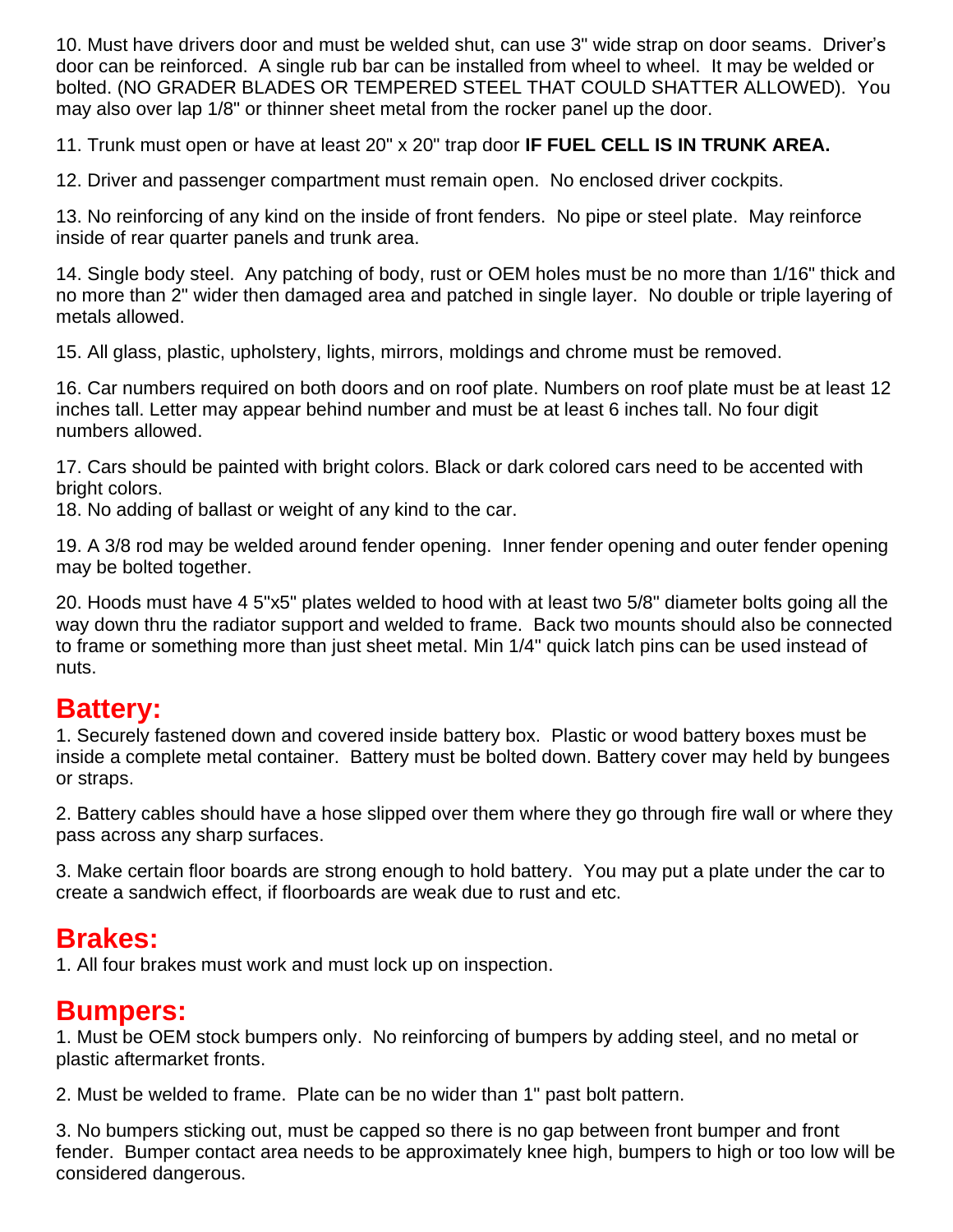## **Drive Shafts:**

1. Must be painted white. Must have at least one strap or chain under drive shaft approximately 18" behind end of transmission.

#### **Engine: Stock means stock** GM-GM, FORD-FORD, MOPAR-MOPAR

1. OEM factory heads only. No aftermarket heads.

2. OEM Cast iron factory intakes or OEM aluminum factory intakes. NO AFTER MARKET ALUMINUM INTAKES, NO HIGH RISE OR MARINE TYPE INTAKES.

3. No porting, polishing or alterations of any kind to heads or intake.

4. Flat top or dish pistons only.

5. No roller rockers or roller tip rockers, no roller cams. EXCEPTION: (UNLESS OEM)

6. May have 2 or 4 barrel intake and may run 2 or 4 barrel carb. Must, be GM on GM, Ford on Ford, Mopar on Mopar, O.E.M.. Holley or Edelbrock carbs are illegal. May, use adapter to mount carb, but no spacers allowed. May, only use 1 gasket maximum thickness 1/4"

7. Fuel injected engines allowed. Electric fuel pumps must have roll over shut off or crash shut off.

8. Cast iron exhaust manifolds only, Headers can be ran and allowed either under car or through the hood.

9. Engine needs to be in OEM location.

10. Engine must be able to carry 17 inches of vacuum at 1000 R.P.M., vacuum cams are **illegal**. Must run a 1/4" vacuum line from intake manifold to driver's door post and plug it, so officials can remove plug and test vacuum without the need to remove hood

11. Factory steel pulleys only.

12. After market power steering pump allowed. (May have aluminum pulley on power steering pump)

13. Engine gauges allowed. (Tachometer, oil pressure, water, temperature, etc.)

14. All ignition rotors, caps, coils and modules must remain OEM-appearing. NO MSD INTERNALS.

15. Radiator must be in stock location.

#### **Frame:**

1. Repair of rails from rust or damage from front of hump forward must be of 1/8" flat steel or less, no angle, channel, or box iron. May, have flat iron on three sides.

2. Center of rear axle to back bumper can be replaced with 2x3 box tubing no thicker than 1/4" in the stock location.

3. Rear frame rails must be able to safely support bumper and protect fuel tank.

4. Uni body cars can connect front and rear rails together with 2x3 inch box tubing.

5. X brace on frame is allowed.

6. Plating of the rear hump is allowed 3/16" maximum. Bridge allowed under bottom arch of hump.

7. May install 1 cross bar/pipe between frame rails where gas tank was removed.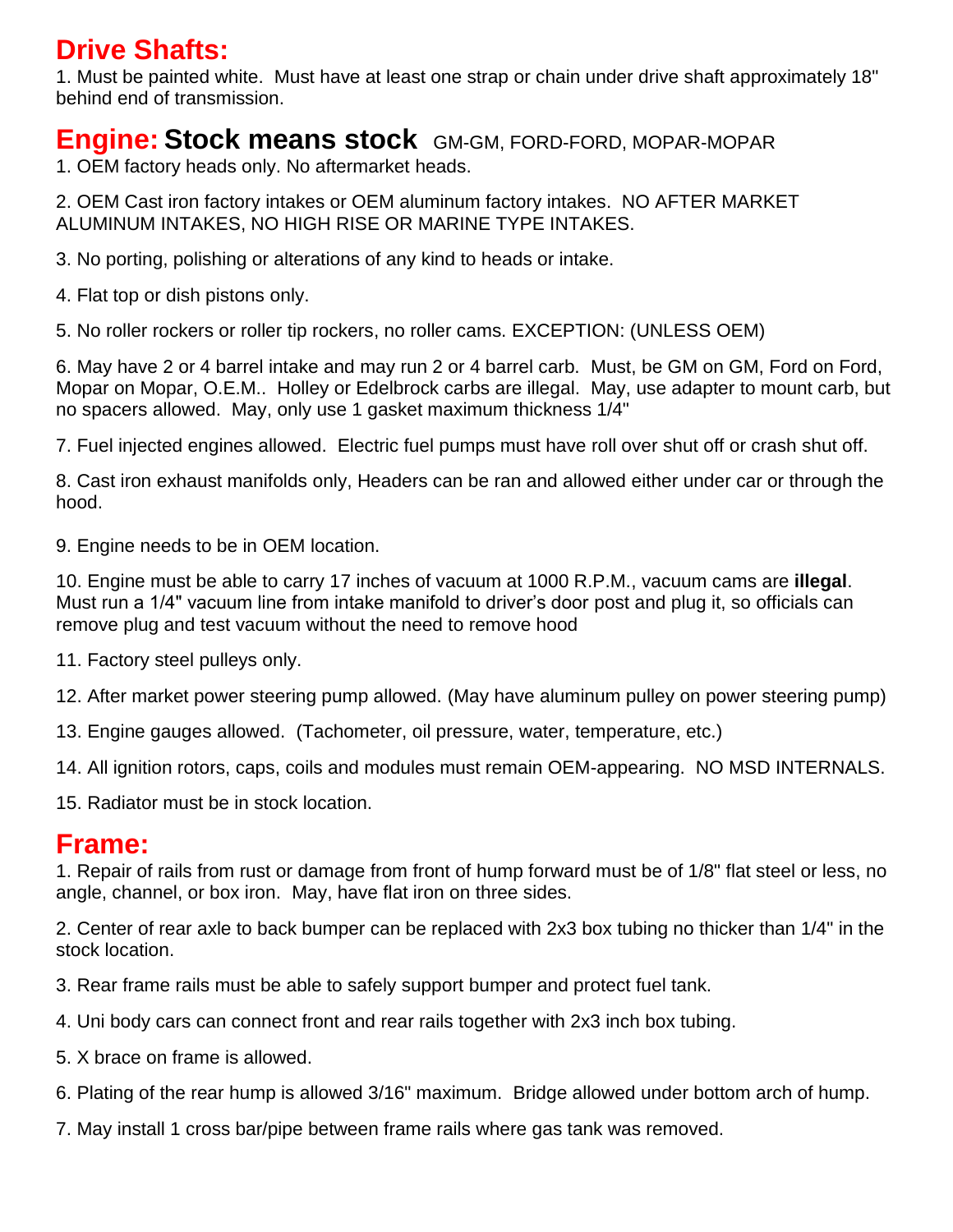# **Fuel Tanks:**

1. Fuel cell required and must have ROLLOVER/TIP valve installed with vent hose or aviation style cap and vent. Suggestion of 8 gallon capacity or less.

2. Must be in trunk area or back seat area. If fuel cell is in trunk area it must be well protected with a cage around it. If fuel cell is in back seat area floor pan drain holes need to be open.

3. All fuel cells must be securely fastened down. Fuel cell mounts shall be built in such a way as to avoid being damaged from a cross bar moving differently from body. EXAMPLE: Don't fasten one side of the fuel cell to the body and the other side to a cross bar.

4. Original tank must be removed and not relocated.

5. Fuel lines running thru driver's compartment shall be routed thru a non-flammable tube or pipe.

# **Rear Ends:**

1. Any rear end allowed with bolt in axles and drum, disk or pinion brakes. Housing braces allowed.

2. C clip axles are **illegal**.

3. Can be positive track by any method.

#### **Roll Cage: Safety is Priority**

1. Minimum of 4-point cage securely welded to frame. (If, it is a uni body/sub frame car, you must weld 6"x 6" or bigger plates to body and roll cage shall be welded to plates.) Roll cage halo loop must be reinforced on driver's side. Example: most circle track roll cages are braced from lower left side extending towards upper right side. Some already have an x brace design. When installing the driver side reinforcement, carefully place reinforcement so that it doesn't create a potential for head injury.

2. All bars within the reach of any part of the driver's body parts shall be padded.

3. Rear kickers are allowed, but must stay in trunk area.

4. May have two small bars from front of cage behind A-Arms.

5. May run engine loop or kickers, not both. Engine loop must be made of roll bar tubing with a maximum size of 1 3/4" and thickness of .104 wall HREW 1020 mild steel tubing. Square bar/tube is illegal as an engine loop. Roll bar engine loop runs from cage posts to include radiator support as shown below.



6. Must have at least 3 driver's side door bars. MUST be plated, not longer then cage post to post. Drivers side must have a plate min 3/16" either on the outside of the door, inside the door or welded to the roll cage bars. If mounted to the door it must be securely fastened.

7. A dash bar must be installed between front door posts from side to side with at least a 4x4" plate on each end. Minimum roll cage pipe or stronger. **No square tube/bar kickers from dash bar forward connected to radiator support allowed. Safety is priority.**

# **Steering:**

1. No Quick steer. May have a removable steering wheel.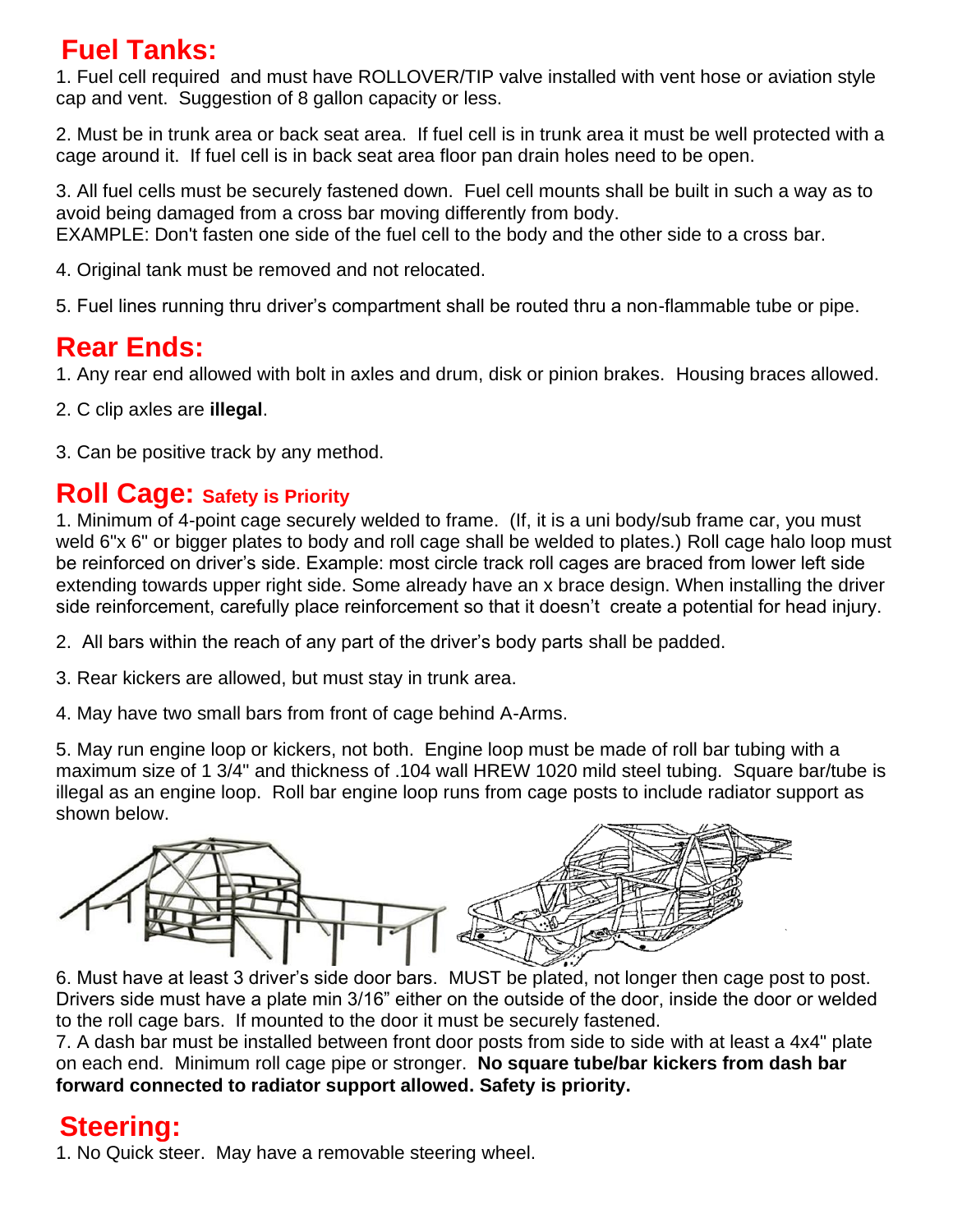## **Suspension:**

1. May reinforce upper and lower A-frames. May use aftermarket non adjustable parts.

- 2. May reinforce upper and lower rear end control arms. May use aftermarket.
- 3. Stock springs, no racing springs allowed.
- 4. Stock shocks, no racing shocks allowed.

### **Transmission:**

1. Transmission coolers are allowed, cooler should be enclosed or have a shield protecting driver. Cooler lines running through driver's compartment must be covered.

# **Wheels and Tires:**

1. Must use 1 inch lug nuts, exception on 8 bolt floater rear ends.

2. Can use any rim or racing wheels. NO BEAD LOCKS, but wheels may be reinforced.

3. Any P SERIES TIRE accepted up to a 4 ply passenger car tire, radial or bias with a max 1/2" tread depth. Maximum 8" wide wheel and 10" wide tires. Any all season tire up, to and including all season mud and snow tires with a P metric rating. Racing Tires are allowed. No fluid in tires.

EXAMPLE: P235/75R15 or P225/70R15 OR Any number or size as long as it starts with P and is no more than 10" wide, UP TO a 255 WIDTH. (MAXIMUM TREAD DEPTH 1/2")

ANY TIRE UP TO A 255/WIDTH. ALSO: THE RULE FOR TIRE WIDTH IS UP TO A 10'' WIDE TIRE. A 255/70R15 HAS A SIDEWALL WIDTH OF 10" BUT A TREAD WIDTH OF 8".

4. Flopper Height limit: The top edge of the flopper cannot be any higher than the beginning edge of the tread on the tire. If the tires tread wraps around the side of the tire, the flopper must stop where the tread starts.

# **Driver Protection:**

1. Fire suits mandatory with both jackets and pants required. Must have SFI 1 minimum rating, SFI 5 or better rating recommended.

2. DOT Helmet required with eye protection, no open face helmets allowed. DOT rating or better, Snell 95 or better recommended. Eye protection required.

3. Neck collar is required.

4. Gloves required. (SFI RATING SUGGESTED)(FIRE PROTECTION)

5. Racing seat STRONGLY recommended and must have 5 point safety harness.

## **Protest:**

1. If any driver wants any car inspected in one specific area a \$250 protest fee can be paid. \$250 will go to either the protest driver or the driver in question based on the findings of the inspection. If driver of protest is found cheating they will be disqualified and lose points and prize money for the night.